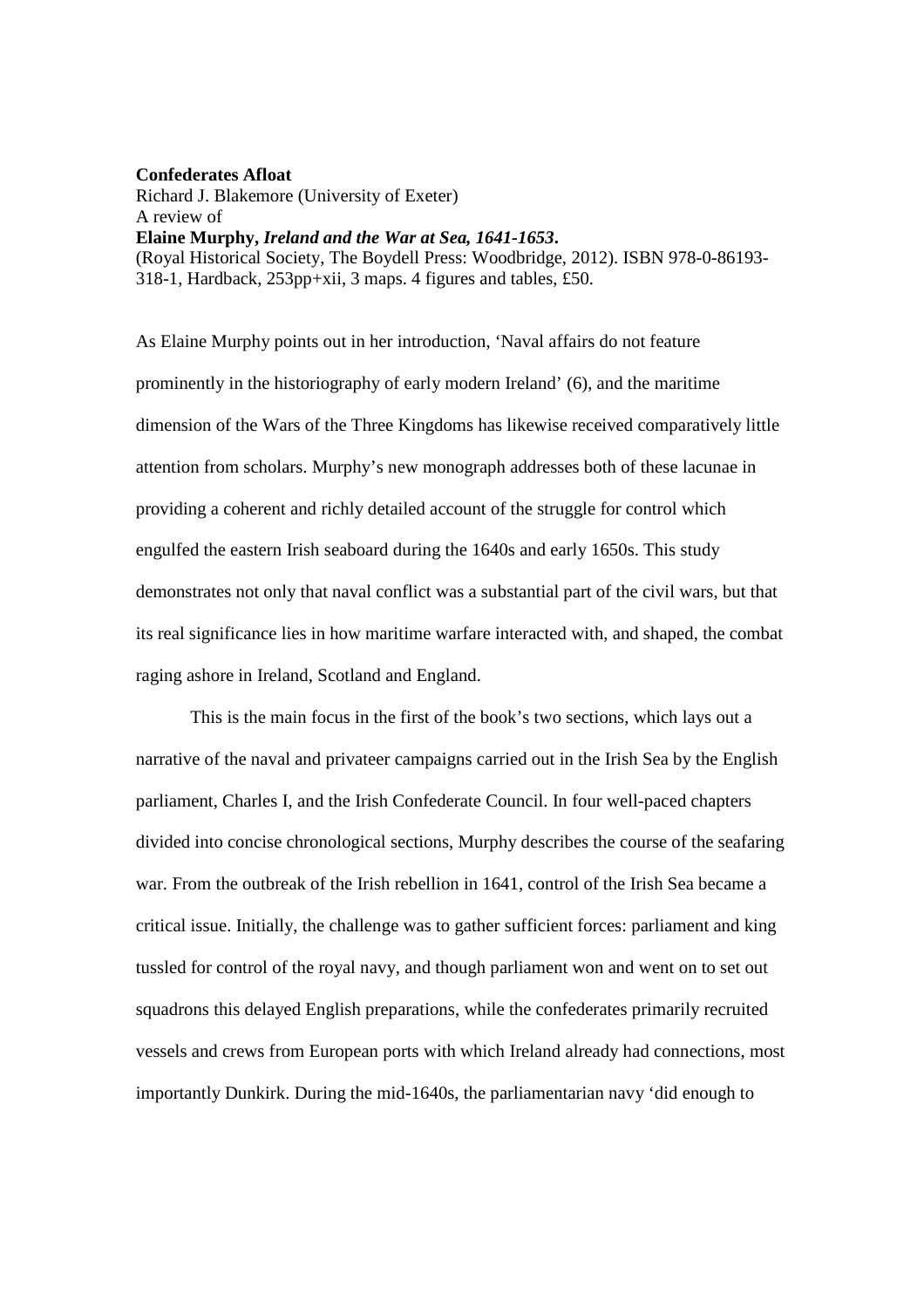weather the storm' (35) of Irish and royalist attacks, until 'an escalation of naval activity took place on both the confederate and parliamentarian sides' from 1646 (53). Ultimately, after the execution of Charles I and the establishment of the Commonwealth, and despite a royalist naval resurgence in 1648-9, England's substantially expanded navy suppressed confederate activity and supported Oliver Cromwell's invasion. Murphy interweaves the naval story with political and military events ashore, showing convincingly that these were not separate conflicts but must be understood as an integrated whole. Moreover, her evaluation of this struggle for seapower – each of these chapters concludes with a 'reckoning' (33-4, 51-2, 68, 85-6) of prizes seized and lost on each side – recognises its impact but also its limits. While the naval presence influenced the land conflict particularly in strategic and economic ways, in some engagements, such as the sieges of St John's Castle in 1642 (24-5) and Duncannon in 1644 (42-3), the immediate role played by warships was much less important.

 In the second half of the book, Murphy moves to a broader analytical perspective to consider the forces mustered by both sides and the experience of the war at sea. In chapter five, she discusses the Irish Sea squadron of the parliamentarian navy, which 'In many years…was the largest or second largest individual squadron' (92), revealing the importance of this theatre of war. Although initially employing many privately-owned ships hired by parliament, some of them belonging to a coterie of merchants involved in both parliamentarian naval administration and Atlantic trade (perhaps explaining their concern for control of the Irish coast), a programme of shipbuilding resulted in an increasing proportion of state vessels. Parliamentarian prize-taking, Murphy points out, peaked in 1649 and was most effective with the blockade of specific ports like Limerick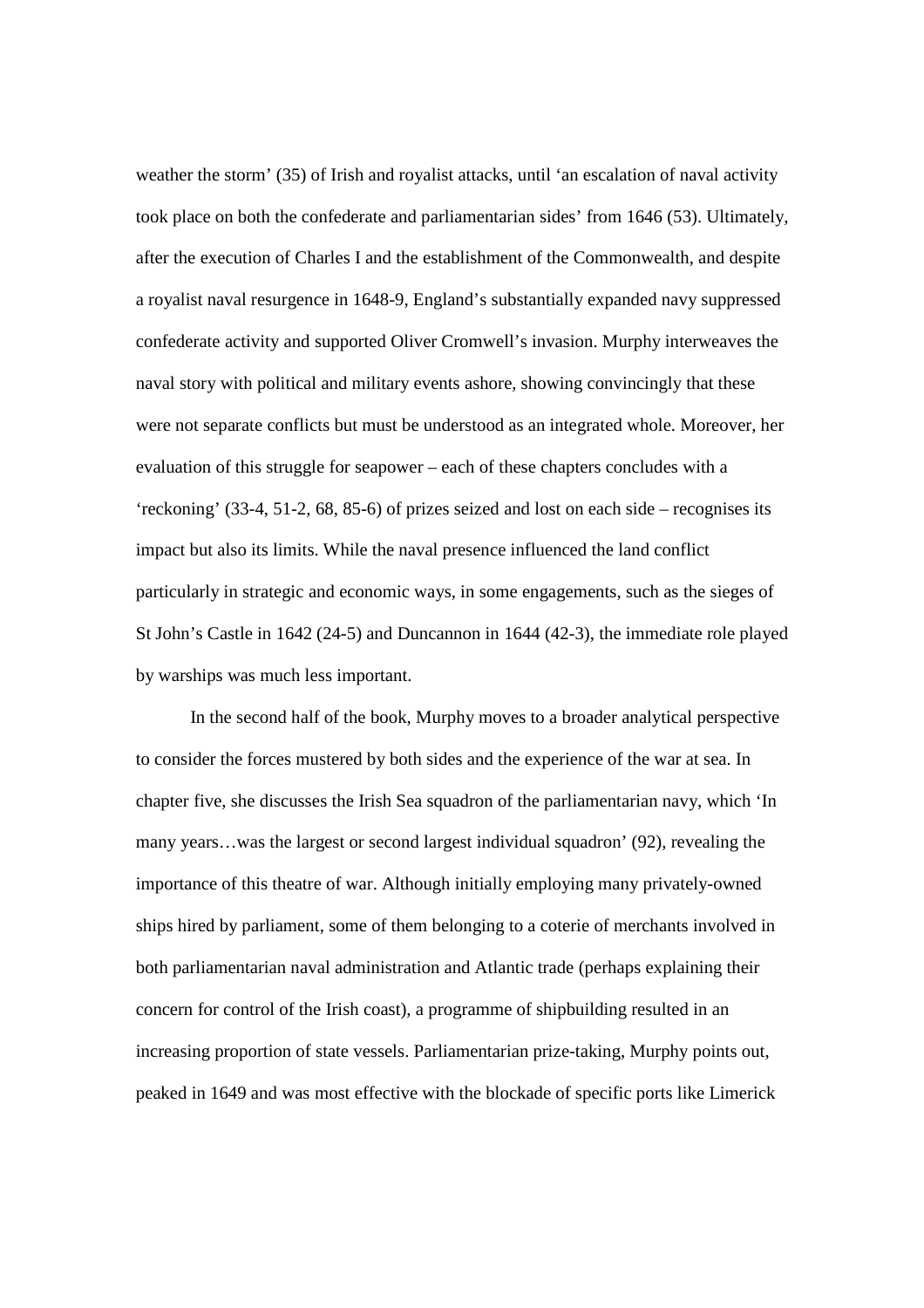and Kinsale (103-4). In the next chapter, examining the confederate forces, Murphy shows that confederate prize-taking also peaked in 1649, but was considerably broader than the parliamentarian campaign, seizing some European as well as English and Scottish ships. Despite this, and the use of frigates 'representing the height of mid seventeenth-century naval sophistication' (123), the confederate fleet was unable to seriously damage the economy of pivotal English ports like London. The book's final chapter explores the nature and tactics of this maritime warfare, emphasising that although there were no large fleet encounters there was a considerable degree of maritime warfare, and that it was tactically directed. Fast confederate frigates prowled trade routes and targeted merchant ships but fled the slower and more powerful parliamentarian vessels, which consequently focused on seizing vessels in or near ports.

 One of the most impressive aspects of the book is the depth of Murphy's research, presented in seventy pages of appendices and drawing from a range of complicated material, principally the High Court of Admiralty papers but drawing in numerous other manuscripts and published sources. Here Murphy has brought together data, never before compiled, on identified Irish vessels (172-8) and on prizes taken by both sides (179-218). This underpins and enriches the argument of the book, presented accessibly in charts in chapter six (108, 111). More attention could perhaps have been given to the polemical aspect of the conflict, considering the publication by all sides of official and unofficial propaganda, and Murphy's use throughout of the term 'privateer', which did not emerge until later during the century, also raises questions which she does not address about the language used by contemporaries to describe their activities, and the political resonances